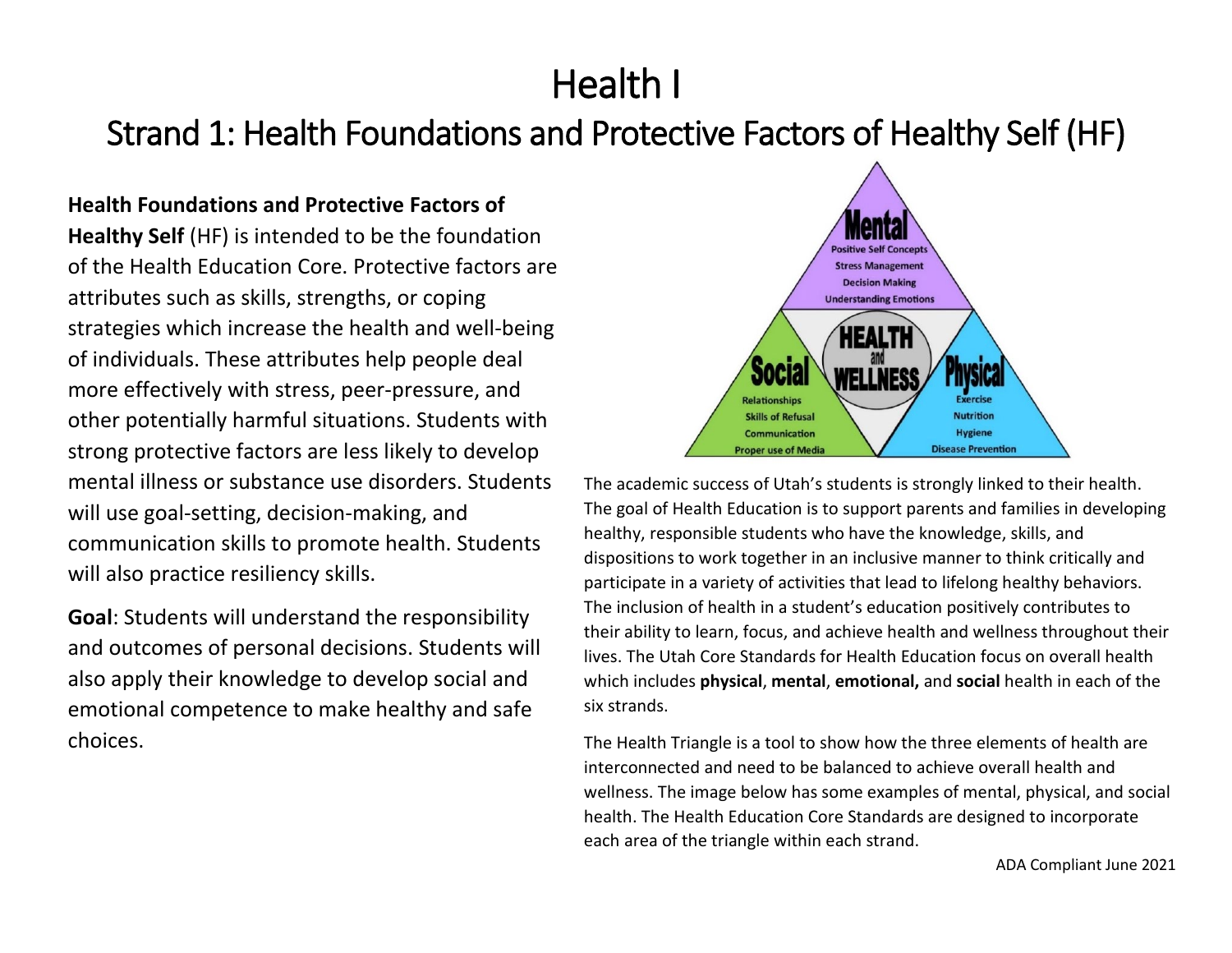# Health I - Strand 1 Health Foundations and Protective Factors of Healthy Self

## **Standard HI.HF.1** Create a health-related SMART goal and explain how using the SMART goal-setting process promotes health and improves self-confidence. **Concepts and Skills to Master**  • Write a health-related SMART goal in journal and have daily, weekly, or monthly check points to determine goal progress. Emphasize the importance of goal revision. • Botvin LST Lessons. • Students write a reflection essay to evaluate their efforts, goals, what they learned about themselves, and the process of change after completing goal journey. **Critical Background Knowledge** Standard 6.HF.1: Create a SMART goal and track the progress and identify obstacles to achieving goals and how to overcome them. **Related Standards: Current Grade Level** Standard HI.SAP.4: Investigate potential short and long-term consequences (e.g., physical, mental and emotional, social, legal, financial) of alcohol, tobacco, nicotine, and other substance use, including the misuse of prescription drugs. Standard HI.N.2: Explain how nutrition and fitness contribute to long-term mental, physical, and social health and analyze situations where nutritional needs change throughout the lifespan. **Related Standards: Future Grade Level**  Standard HII.HF.1: Use SMART goal criteria to design and implement a plan for positive lifelong healthy habits. **Standard HI.HF.2** Research factors that contribute to decisions and apply effective decision-making strategies. **Concepts and Skills to Master**  • Explain the importance of taking responsibility for one's actions and behaviors and discuss locus of control. • Describe the development of the adolescent brain (prefrontal cortex) and its impact on impulsivity and decision-making. • Predict the long-term impacts of personal decisions. • Botvin LST Lessons. **Critical Background Knowledge** Standard 6.HF.2: Explain how personal values, differences, and beliefs contribute to personal boundaries and how boundaries are an important factor in making healthy decisions. Standard 6.HF.3: Define locus of control and the impact it has on decision-making. **Related Standards: Current Grade Level** Standard HI.SDP.2: Demonstrate how to apply thoughtful decision-making in health-related situations (e.g., substance use, vehicle safety, sun safety, recreational safety, firearm safety, physical activity, nutritional choices). Standard HI.SAP.1: Practice methods to resist peer pressure with regards to alcohol, tobacco, nicotine, and other substances, including the misuse of prescription drugs.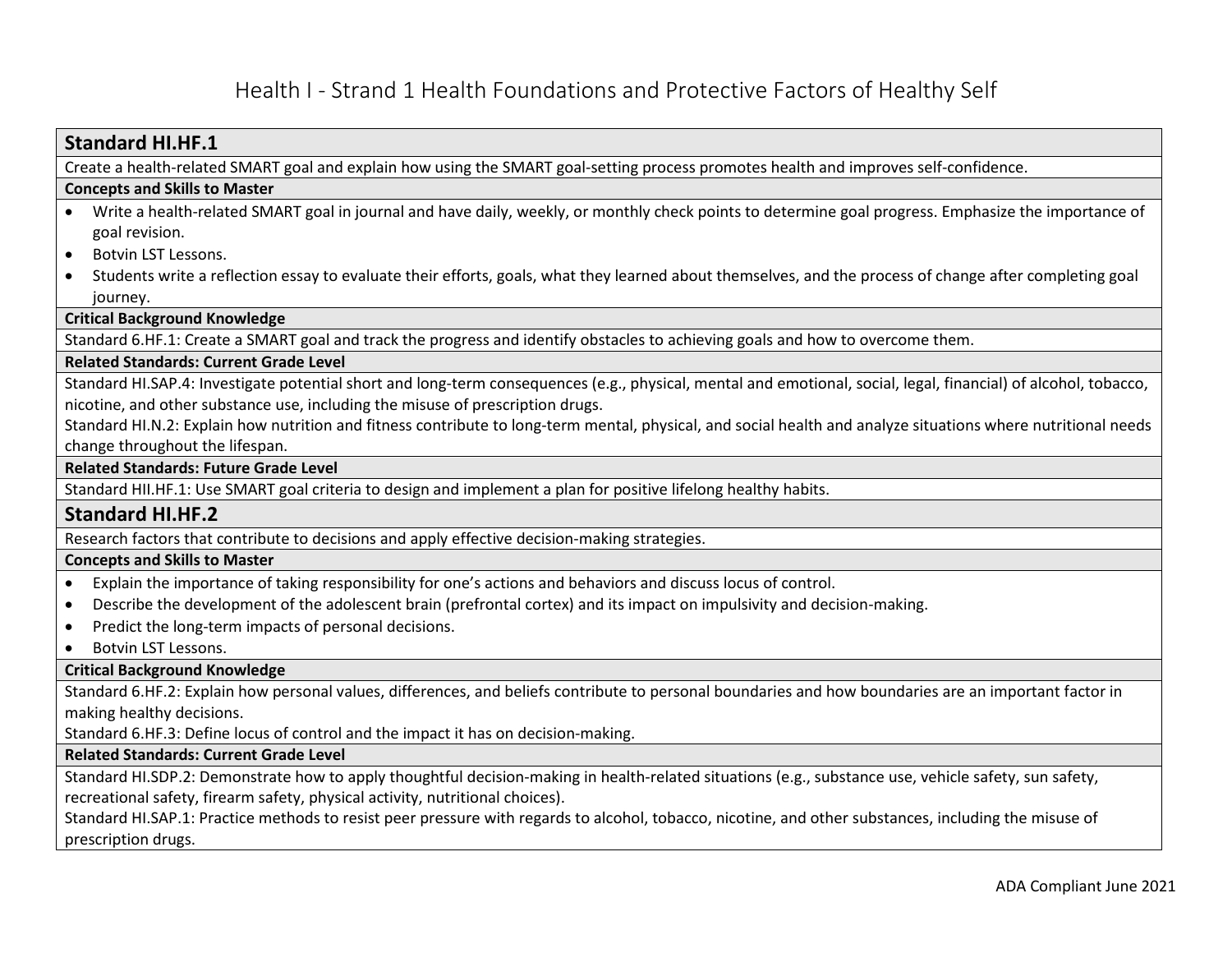# Health I - Strand 1 Health Foundations and Protective Factors of Healthy Self

Standard HI.SAP.4: Investigate potential short and long-term consequences (e.g., physical, mental and emotional, social, legal, financial) of alcohol, tobacco, nicotine, and other substance use, including the misuse of prescription drugs.

Standards HI.HD.1: Describe the physical, social, cognitive, and emotional changes of adolescence and recognize the individual differences in growth and development, physical appearance, self-identity, and attraction.

Standard HI.HD.3: Define and describe the mental, emotional, physical, and social benefits of practicing sexual abstinence.

#### **Related Standards: Future Grade Level**

Standard HII.HF.3: Apply decision-making strategies to a health-related choice and defend the decision. Discuss practicing self-control, such as delaying immediate gratification, resisting negative peer pressure, and avoiding risks of impulsive behavior.

#### **Standard HI.HF.3**

Practice resiliency skills.

#### **Concepts and Skills to Master**

- Students reflect about their day or event and evaluate what are things that cause stress and discuss coping skills for the stressful events.
- Students can evaluate the impact resiliency and attitude from articles or video clips depicting resiliency.
- Botvin LST Lessons

#### **Critical Background Knowledge**

Standard 5.HF.3: Define and practice positive self-talk.

Standard 6.MEH.1: Explore common life changes (e.g., moving, changing schools, friendships, family dynamics, deaths) and list healthy coping strategies.

**Related Standards: Current Grade Level**

Standard HI.MEH.1: Explore a variety of stress management techniques and choices that will manage and reduce stress.

**Related Standards: Future Grade Level** 

Standard HII.HF.4: Develop resiliency skills.

#### **Standard HI.HF.3a**

Practice strategies (for example, positive self-talk, service to others, developing talents and skills) to develop a positive self-image.

#### **Concepts and Skills to Master**

- Students create positive pictures and/or words that display all the positive qualities they see in themselves.
- Students create a board that represents their best qualities and goals. Goals must be positive.

#### **Critical Background Knowledge**

Standard 5.HF.3: Define and practice positive self-talk.

#### **Related Standards: Current Grade Level**

Standard HI.N.4: Identify internal and external influences on body image.

#### **Related Standards: Future Grade Level**

Standard HII.HF.4b: Understand the impact of locus of control, growth mindset, and healthy response to failure on physical, mental, emotional, and social health.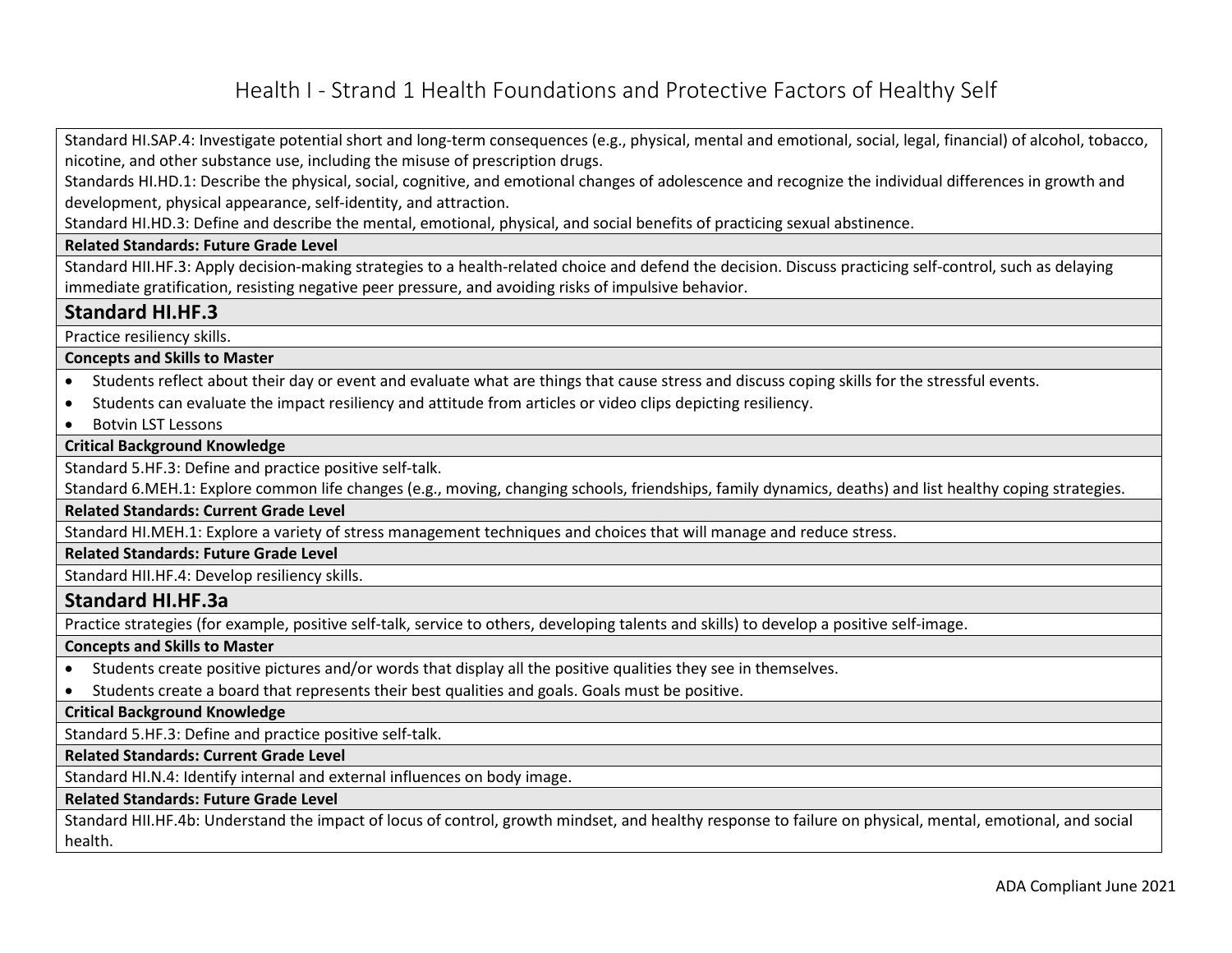## **Standard HI.HF.3b**

Explain the importance of taking responsibility for one's actions and behaviors and discuss locus of control.

#### **Concepts and Skills to Master**

- Discuss how to demonstrate responsibility in variety of situations.
- Practice conflict resolution and collaboration skills to enhance health and avoid or reduce health risks.

#### **Critical Background Knowledge**

Standard 6.HF.3: Define locus of control and the impact it has on decision-making.

#### **Related Standards: Current Grade Level**

Standard HI.MEH.1: Explore a variety of stress management techniques and choices that will manage and reduce stress.

Standard HI.SDP.2: Demonstrate how to apply thoughtful decision-making in health-related situations (e.g., substance use, vehicle safety, sun safety, recreational safety, firearm safety, physical activity, nutritional choices).

Standard HI.SDP.4: Identify how to maintain a healthy online relationship and the potential consequences of sharing private information using technology including photos and videos.

Standard HI.SAP.1: Practice methods to resist peer pressure with regards to alcohol, tobacco, nicotine, and other substances, including the misuse of prescription drugs.

Standard HI.N.4: Identify internal and external influences on body image.

Standard HI.HD.3: Define and describe the mental, emotional, physical, and social benefits of practicing sexual abstinence.

Standard HI.HD.4: Define and describe the mental, emotional, physical, and social benefits of practicing sexual abstinence.

Standard HI.HD.6: Identify practices for prevention of common sexually transmitted diseases/infections (STD/STI).

#### **Related Standards: Future Grade Level**

Standard HII.HF.4b: Understand the impact of locus of control, growth mindset, and healthy response to failure on physical, mental, emotional, and social health.

## **Standard HI.HF.3c**

Develop coping skills by learning from mistakes or perceived failures of self and others.

#### **Concepts and Skills to Master**

- Practice skills such as positive self-talk, service to others, developing talents and skills.
- Research examples or recall from personal experience situations in which someone failed. Evaluate ways to recover from the situation and turn the perceived failure into a success.

#### **Critical Background Knowledge**

Standard 6.MEH.1: Explore common life changes (e.g., moving, changing schools, friendships, family dynamics, deaths) and list healthy coping strategies.

**Related Standards: Current Grade Level**

Standard HI.MEH.3: Explore relevant facts about self-harming behaviors and suicide, including warning signs, and where to turn for help.

### **Related Standards: Future Grade Level**

HII.HF.4a: Develop skills to cope with common life changes (e.g., changing schools, relationship changes, family changes).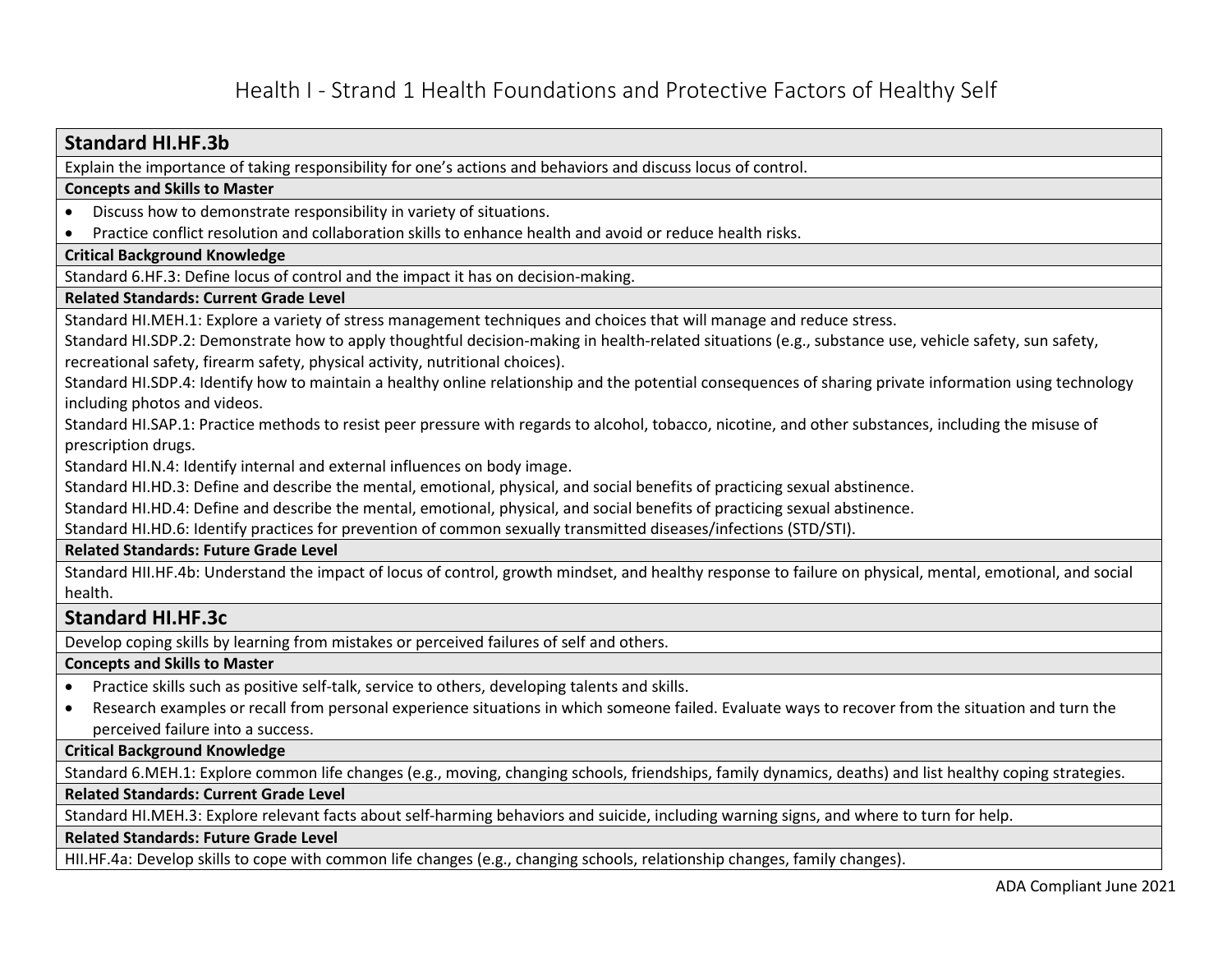## **Standard HI.HF.4**

Demonstrate assertiveness and other effective ways to communicate personal boundaries and show respect for the boundaries of others.

#### **Concepts and Skills to Master**

- Practice effective communication skills.
- Demonstrate ways to communicate personal boundaries and respect the boundaries of others.
- Botvin LST Lessons

#### **Critical Background Knowledge**

Standard 6.HF.2: Explain how personal values, differences, and beliefs contribute to personal boundaries and how boundaries are an important factor in making healthy decisions.

Standard 6.HF.4: Demonstrate positive ways to communicate differences of opinion while maintaining relationships.

#### **Related Standards: Current Grade Level**

Standard HI.SDP.4: Identify how to maintain a healthy online relationship and the potential consequences of sharing private information using technology including photos and videos.

Standard HI.SAP.1: Practice methods to resist peer pressure with regards to alcohol, tobacco, nicotine, and other substances, including the misuse of prescription drugs.

Standard HI.HD8b: Identify effective ways to communicate personal boundaries and show respect for the boundaries of others to foster healthy relationships.

#### **Related Standards: Future Grade Level**

Standard HII.HF.2: Demonstrate effective ways to communicate personal boundaries and show respect for the boundaries of others.

Standard HII.HF.5: Model strategies to prevent, manage, or resolve interpersonal conflicts in healthy ways.

#### **Academic Language**

**Coping Skills**: Methods used to deal with stressful situations. These learned skills may help a person face a situation, take action, and be flexible and persistent in solving problems.

**Frontal Lobe**: The front portion of the brain concerned with behavior, learning, personality, decision making, and voluntary movement. This portion of the brain is not fully developed until early adulthood. Use of substances can impact the growth and development of the frontal lobe.

**Locus of Control**: How strongly people believe they have control over the situations and experiences that affect their lives.

**Personal Boundaries**: Guidelines, rules or limits that a person creates to identify reasonable, safe and permissible ways for other people to behave towards them and how they will respond when someone passes those limits.

**Protective Factors:** Any action or condition that reduces the likelihood of injury, disease, or other outcome.

**SMART Goal**: A strategy for setting achievable goals. SMART stands for: specific, measurable, achievable/attainable, relevant/realistic/reasonable, time.

#### **Assessment Exemplars**

Students will be able to present 5 health-related decisions they may encounter and successfully take each of them through the 3 C's of decision-making.

• Clarify what decision you need to make